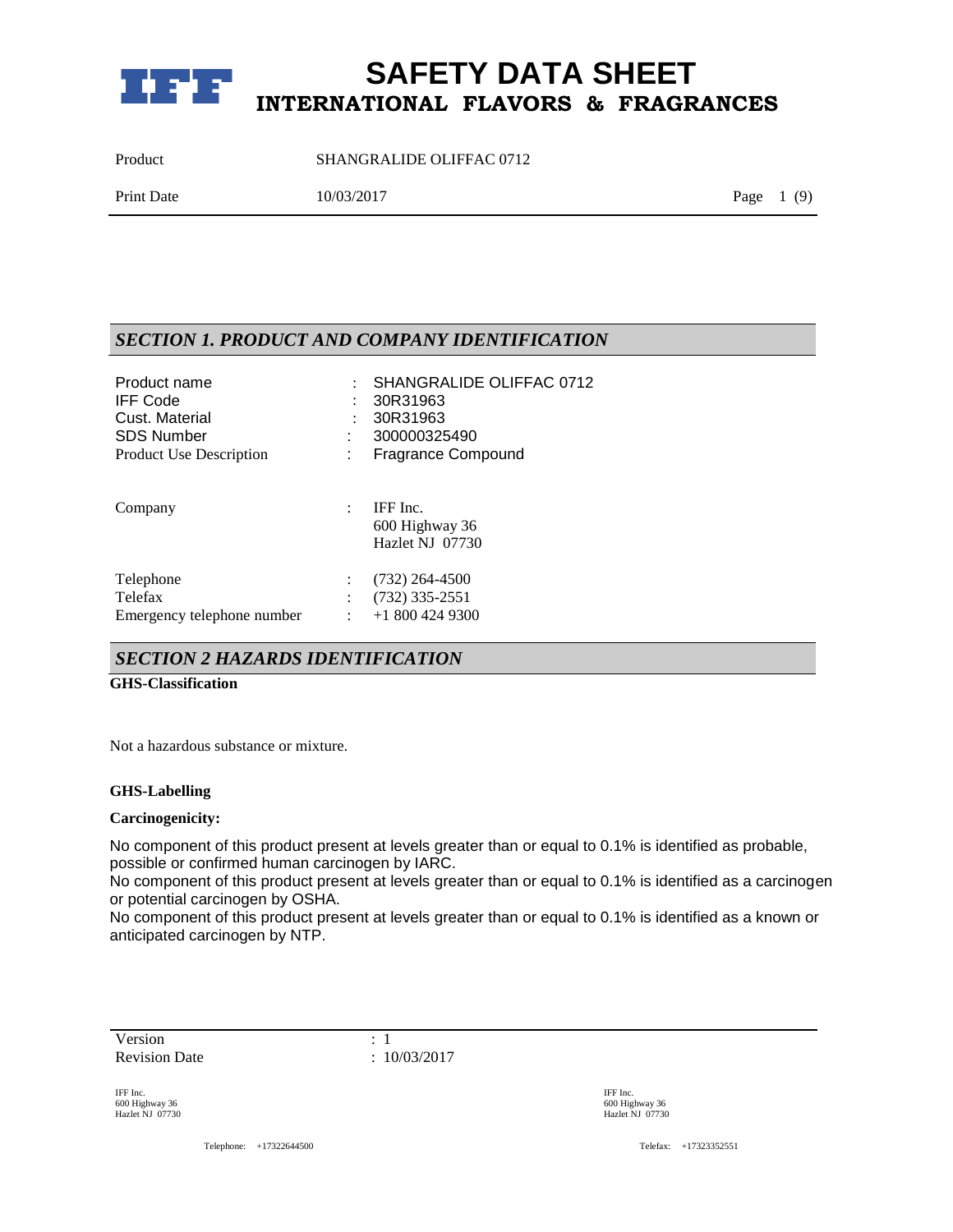

Product SHANGRALIDE OLIFFAC 0712

Print Date 10/03/2017 Page 2 (9)

### *SECTION 3. COMPOSITION/INFORMATION ON INGREDIENTS*

Chemical nature : Fragrance for consumer product

Fragrance Compound: A multi component mixture of fragrance ingredients. The specific chemical identities of the ingredients not listed herein are considered by IFF to be Trade Secrets and are withheld in accordance with the provisions of 1910.1200 of Title29 of the U.S. Code of Federal Regulations.

### *SECTION 4. FIRST AID MEASURES*

#### **First aid procedures**

| Inhalation   | $\ddot{\phantom{0}}$ | Remove from exposure site to fresh air and keep at rest. If victim is<br>unconscious, remove foreign bodies from the mouth. If victim has<br>stopped breathing, give artificial respiration. Obtain medical advice. |
|--------------|----------------------|---------------------------------------------------------------------------------------------------------------------------------------------------------------------------------------------------------------------|
| Skin contact | $\ddot{\phantom{0}}$ | Remove contaminated clothes. Wash thoroughly with water (and<br>soap). Contact physician if symptoms persist.                                                                                                       |
| Eye contact  | $\ddot{\phantom{0}}$ | Flush immediately with water for at least 15 minutes. Contact<br>physician if symptoms persist.                                                                                                                     |
| Ingestion    | ٠                    | Rinse mouth with water and obtain medical advice.                                                                                                                                                                   |

### *SECTION 5. FIREFIGHTING MEASURES*

# **Flammable properties** Flash point :  $> 212.00 \degree$ F ( $> 100.00 \degree$ C) **Fire fighting**

Version : 1 Revision Date : 10/03/2017

IFF Inc. 600 Highway 36 Hazlet NJ 07730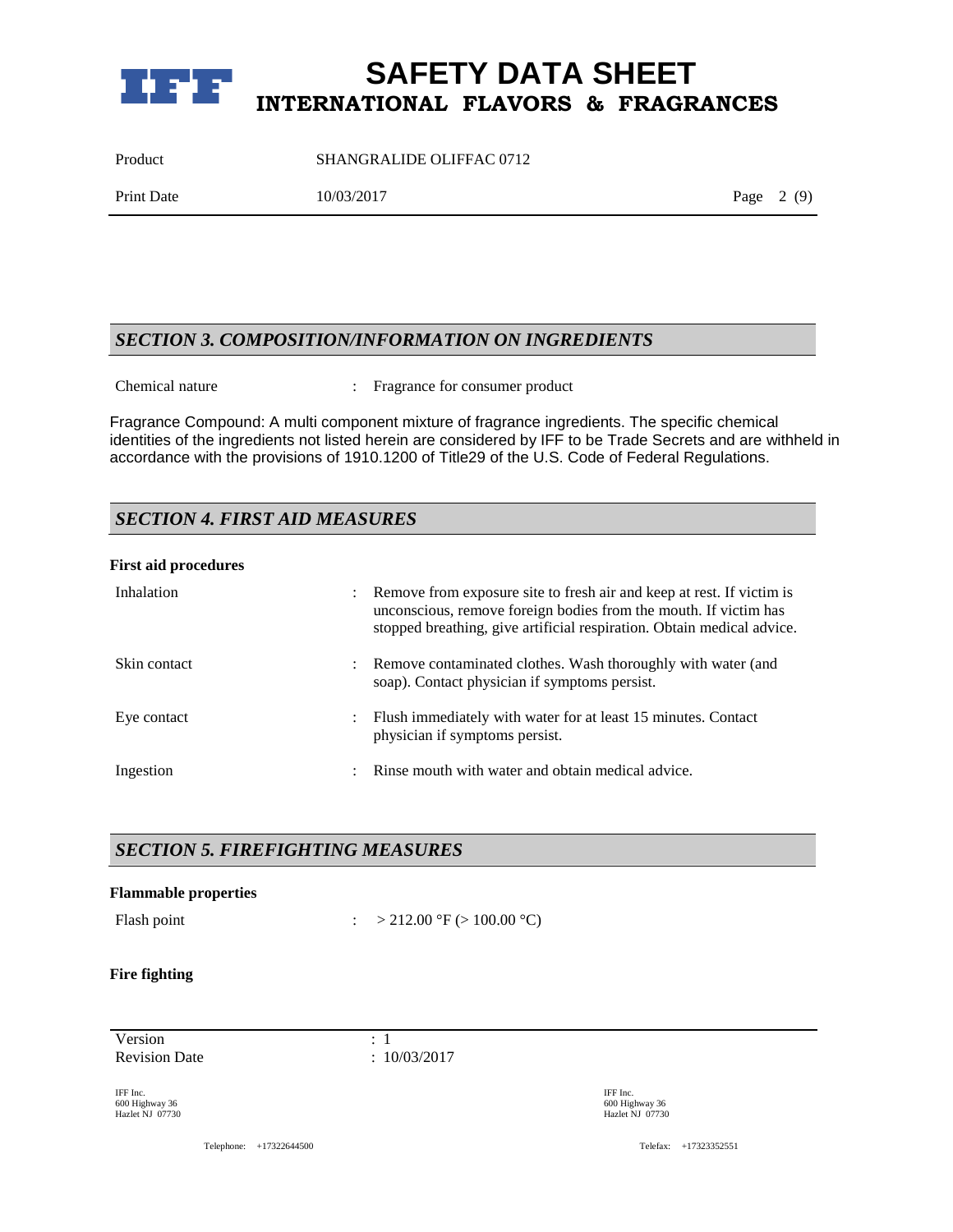

Product SHANGRALIDE OLIFFAC 0712

| <b>Print Date</b> | 10/03/2017 | Page | (O) |
|-------------------|------------|------|-----|
|                   |            |      |     |

| Suitable extinguishing media                          | : Use water spray, dry chemical, carbon dioxide or appropriate foam. |  |  |
|-------------------------------------------------------|----------------------------------------------------------------------|--|--|
| Protective equipment and precautions for firefighters |                                                                      |  |  |
| Special protective equipment for                      | Wear NIOSH approved self-contained breathing apparatus and full      |  |  |

| Special protective equipment for | Wear NIOSH approved self-contained breathing apparatus and full  |
|----------------------------------|------------------------------------------------------------------|
| firefighters                     | protective clothing when fighting fires involving chemicals. Use |
|                                  | water spray to cool containers exposed to fire.                  |

### *SECTION 6. ACCIDENTAL RELEASE MEASURES*

| Personal precautions                                 | $\mathbb{Z}^{\mathbb{Z}}$ | Avoid inhalation and contact with skin and eyes. A self-contained<br>breathing apparatus is recommended in case of a major spill.                                                                                                                         |
|------------------------------------------------------|---------------------------|-----------------------------------------------------------------------------------------------------------------------------------------------------------------------------------------------------------------------------------------------------------|
| Environmental precautions                            | $\mathbb{R}^n$            | Keep away from drains, surface- and groundwater and soil.                                                                                                                                                                                                 |
| Methods for containment /<br>Methods for cleaning up | $\mathbb{R}^n$            | Clean up spillage promptly. Remove ignition sources. Provide<br>adequate ventilation. Avoid excessive inhalation of vapours. Gross<br>spillages should be contained by use of sand or inert powder and<br>disposed of according to the local regulations. |

### *SECTION 7. HANDLING AND STORAGE*

Handling : Avoid excessive inhalation of concentrated vapors. Follow good manufacturing practices for housekeeping and personal hygiene. Wash any exposed skin immediately after any chemical contact, before breaks and meals, and at the end of each work period. Contaminated clothing and shoes should be thoroughly cleaned before re-use. If appropriate, procedures used during the handling of this material

should also be used when cleaning equipment or removing residual chemicals from tanks or other containers, especially when steam or

Version : 1 Revision Date : 10/03/2017

IFF Inc. 600 Highway 36 Hazlet NJ 07730

Telephone: +17322644500 Telefax: +17323352551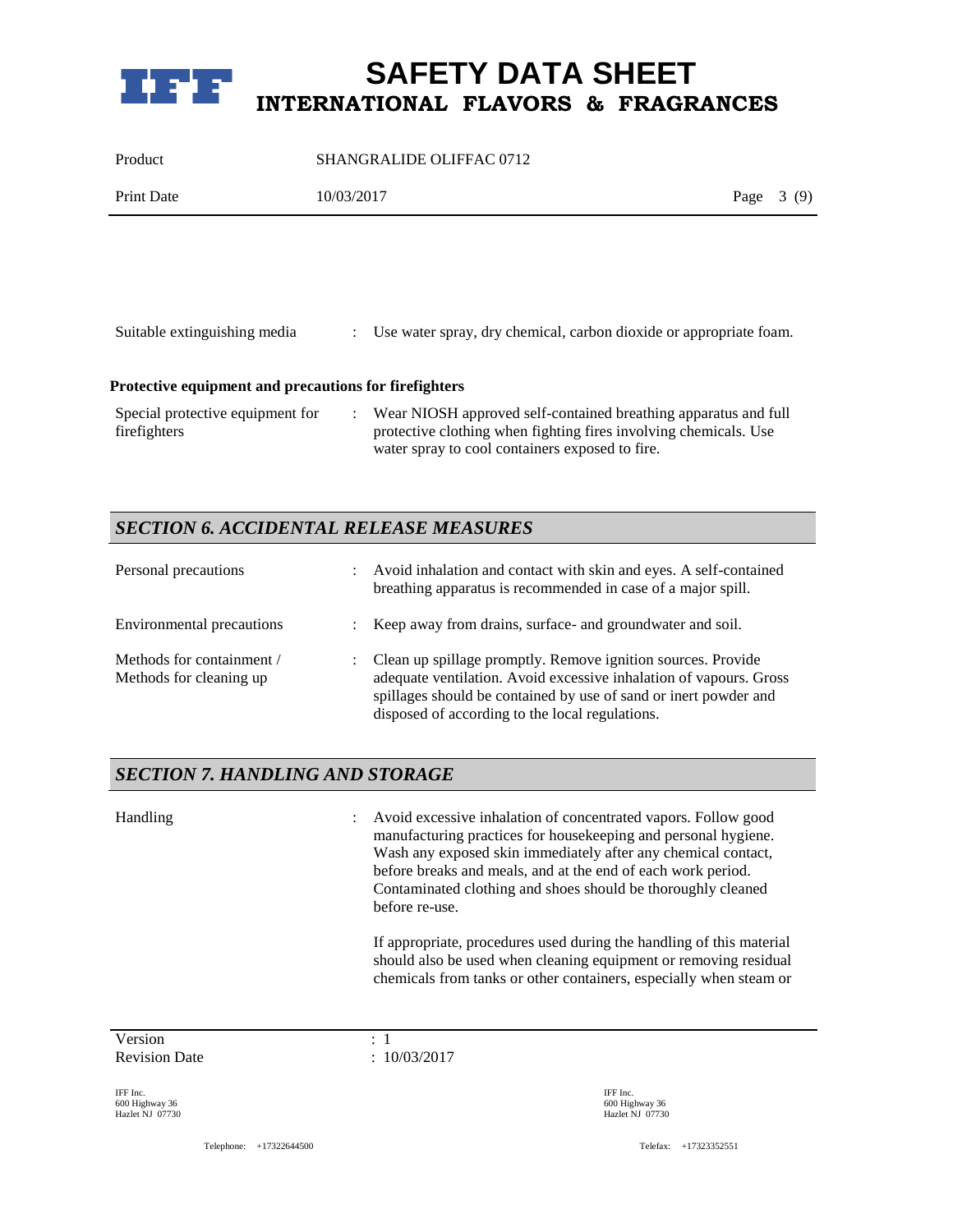

Product SHANGRALIDE OLIFFAC 0712 Print Date 10/03/2017 Page 4 (9)

|                                                    | hot water is used, as this may increase vapor concentrations in the<br>workplace air. Where chemicals are openly handled, access should be<br>restricted to properly trained employees.<br>Keep all heated processes at the lowest necessary temperature in<br>order to minimize emissions of volatile chemicals into the air. |
|----------------------------------------------------|--------------------------------------------------------------------------------------------------------------------------------------------------------------------------------------------------------------------------------------------------------------------------------------------------------------------------------|
| Advice on protection against fire<br>and explosion | Keep away from ignition sources and naked flame.                                                                                                                                                                                                                                                                               |
| Requirements for storage areas and :<br>containers | Store in a cool, dry, ventilated area away from heat sources. Keep<br>containers upright and tightly closed when not in use.                                                                                                                                                                                                   |

### *SECTION 8. EXPOSURE CONTROLS/PERSONAL PROTECTION*

### **Components with workplace control parameters**

| <b>Engineering measures</b>   |                                                                                                                                                                                                                                                                                        |
|-------------------------------|----------------------------------------------------------------------------------------------------------------------------------------------------------------------------------------------------------------------------------------------------------------------------------------|
| Engineering measures          | : Where feasible, isolate mixing rooms and other areas where this<br>material is used or openly handled. Maintain these areas under<br>negative air pressure relative to the rest of the plant.<br>Where feasible, use closed systems to transfer and process this<br>material         |
| Personal protective equipment |                                                                                                                                                                                                                                                                                        |
| Eye protection                | : Use tight-fitting goggles, face shield or safety glasses with side<br>shields if eye contact might occur.                                                                                                                                                                            |
| Hand protection               | : Avoid skin contact. Use chemically resistant gloves.                                                                                                                                                                                                                                 |
| Respiratory protection        | : Use local exhaust ventilation around open tanks and other open<br>sources of potential exposures in order to avoid excessive inhalation,<br>including places where this material is openly weighed or measured.<br>In addition, use general dilution ventilation of the work area to |

Version : 1 Revision Date : 10/03/2017

IFF Inc. 600 Highway 36 Hazlet NJ 07730

Telephone: +17322644500 Telefax: +17323352551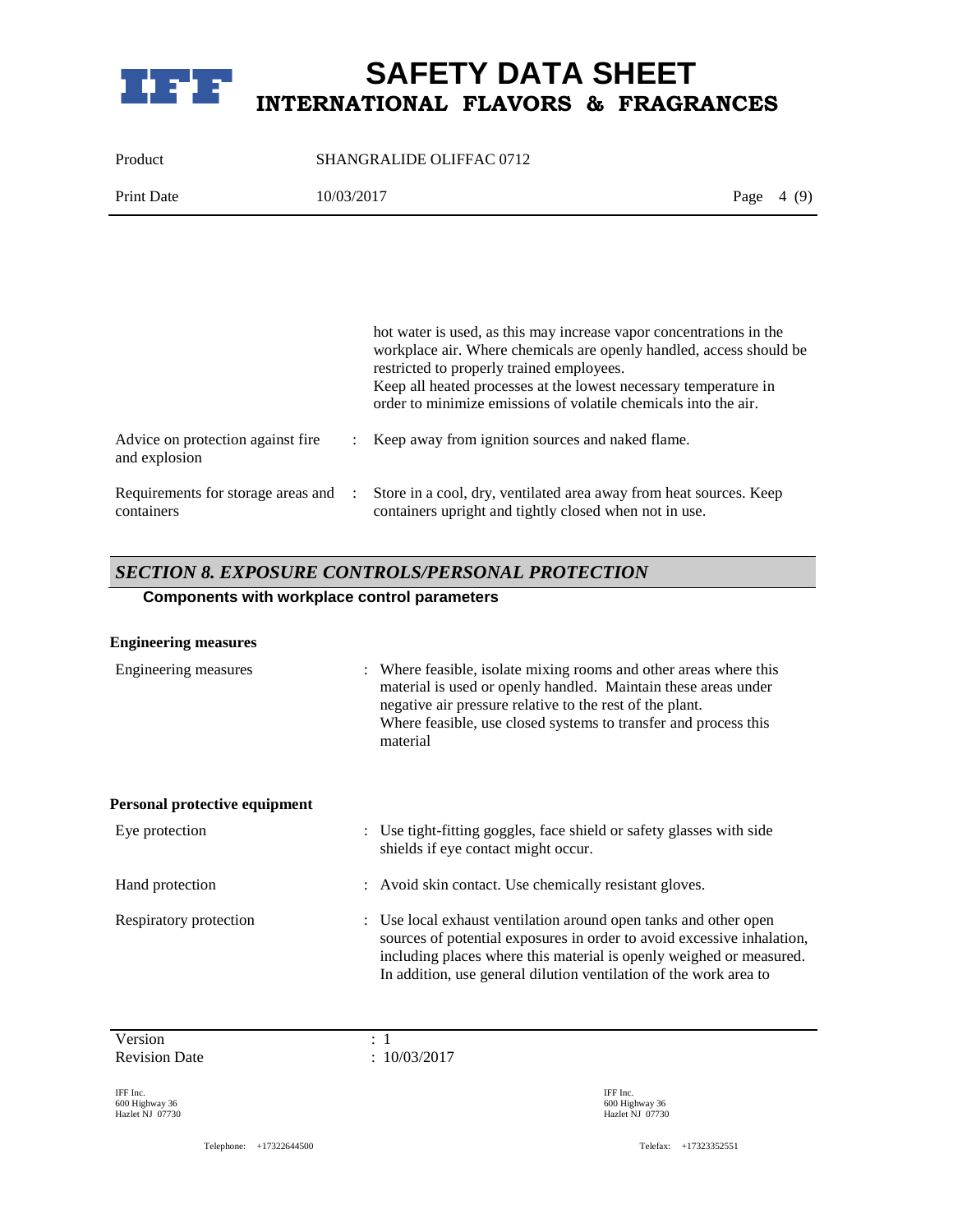

Product SHANGRALIDE OLIFFAC 0712

Print Date 10/03/2017 **Print Date 10/03/2017** 

eliminate or reduce possible worker exposures. No respiratory protection is required during normal operations in a workplace where engineering controls such as adequate ventilation, etc. are sufficient. If engineering controls and safe work practices are not sufficient, an approved, properly fitted respirator with organic vapor cartridges or canisters and particulate filters should be used: a)while engineering controls and appropriate safe work practices and/or procedures are being implemented; or b)during short term maintenance procedures when engineering controls are not in normal operation or are not sufficient; or c)if normal operational workplace vapor concentration in the air is increased due to heat ; d)during emergencies; or e)if engineering controls and operational practices are not sufficient to reduce airborne concentrations below an established occupational exposure limit. Hygiene measures : To the extent deemed appropriate, implement pre-placement and regularly scheduled ascertainment of symptoms and spirometry testing of lung function for workers who are regularly exposed to this material. To the extent deemed appropriate, use an experienced air sampling expert to identify and measure volatile chemicals that could be present in the workplace air to determine potential exposures and to ensure the continuing effectiveness of engineering controls and operational practices to minimize exposure. Protective measures : In December 2003, the National Institute for Occupational Safety and Health ("NIOSH") published an Alert on preventing lung disease in workers who use or make flavorings [NIOSH Publication Number 2004-110]. In August 2004, the United States Flavor and Extract Manufacturers Association (FEMA) issued a report entitled "Respiratory Safety in the Flavor Manufacturing Workplace".

Version : 1 Revision Date : 10/03/2017

IFF Inc. 600 Highway 36 Hazlet NJ 07730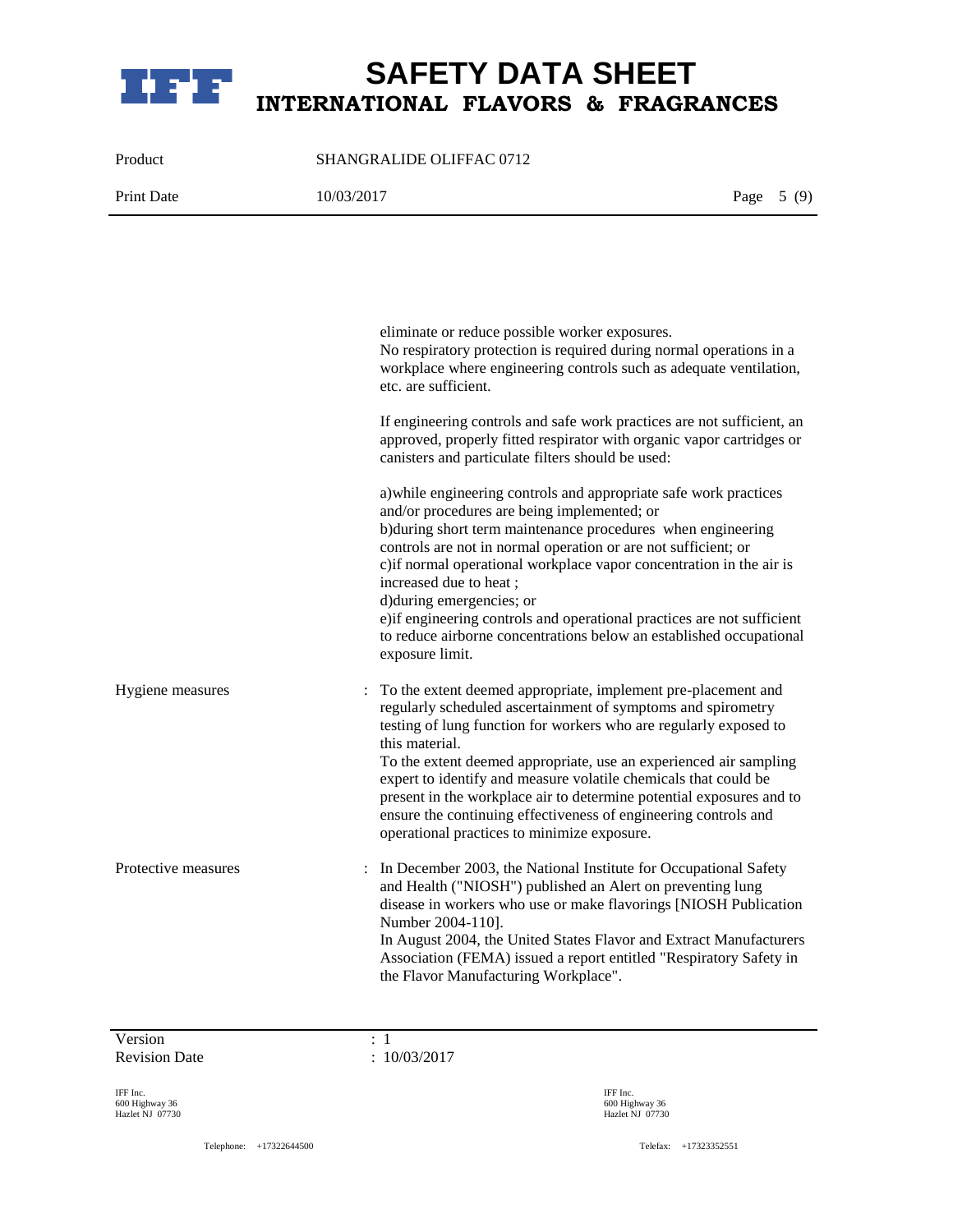

Product SHANGRALIDE OLIFFAC 0712 Print Date 10/03/2017 Page 6 (9)

> Both of these reports provide recommendations for reducing employee exposure and for medical surveillance in the workplace. The recommendations in these reports are generally applicable to the use of any chemical in the workplace and you are strongly urged to review both of these reports.

The report published by FEMA also contains a list of "high priority" chemicals. If any of these chemicals are present in this product at a concentration  $>= 1.0\%$  due to an intentional addition by IFF, the chemical(s) will be identified in this safety data sheet.

### *SECTION 9. PHYSICAL AND CHEMICAL PROPERTIES*

#### **Appearance**

| Physical state<br>Appearance<br>Colour | $:$ liquid<br>: CLEAR LIOUID<br>: colorless         |
|----------------------------------------|-----------------------------------------------------|
| Odour                                  | : conforms to standard                              |
| Safety data                            |                                                     |
| Flash point                            | : > 212.00 °F (> 100.00 °C)                         |
| Vapour pressure                        | $\therefore$ .02 hPa (0.02 hPa)<br>Note: Calculated |
| Relative density (20 °C)               | $: 1.0030 - 1.0130$                                 |

### *SECTION 10. STABILITY AND REACTIVITY*

Conditions to avoid : Remarks: Direct sources of heat.

Version : 1 Revision Date : 10/03/2017

IFF Inc. 600 Highway 36 Hazlet NJ 07730 IFF Inc. 600 Highway 36 Hazlet NJ 07730

Telephone: +17322644500 Telefax: +17323352551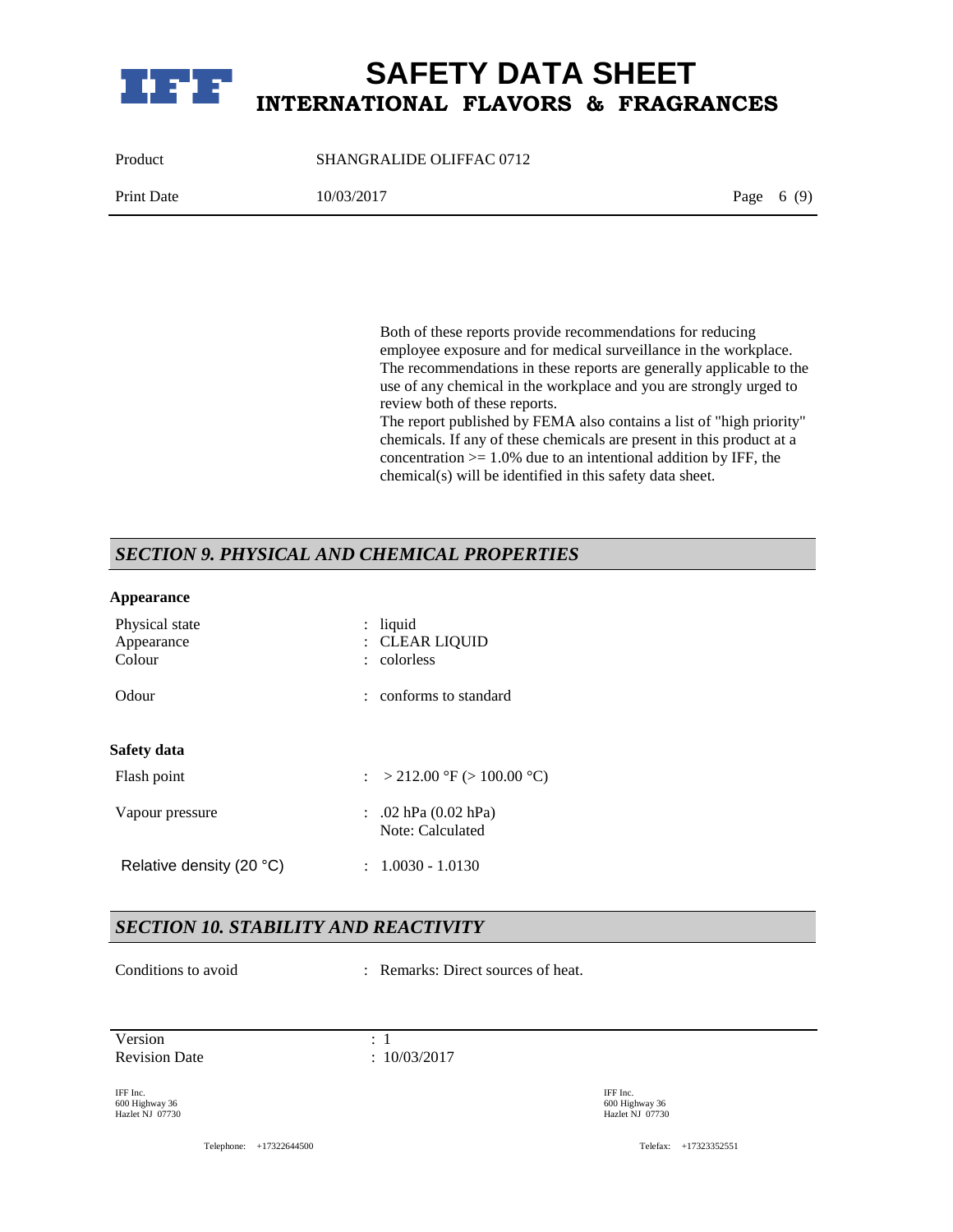

| Product    | SHANGRALIDE OLIFFAC 0712 |            |  |
|------------|--------------------------|------------|--|
| Print Date | 10/03/2017               | Page 7 (9) |  |

| Chemical stability               | : Remarks: Presents no significant reactivity hazard, by itself or in<br>contact with water. Avoid contact with strong acids, alkali or<br>oxidizing agents. |
|----------------------------------|--------------------------------------------------------------------------------------------------------------------------------------------------------------|
| Hazardous decomposition products | : Note: Carbon monoxide and unidentified organic compounds may<br>be formed during combustion.                                                               |

### *SECTION 11. TOXICOLOGICAL INFORMATION*

#### **Toxicological information**

| Further information | There is no data available for this product. The health hazards are |
|---------------------|---------------------------------------------------------------------|
|                     | assessed based on the ingredients in this preparation and their     |
|                     | concentrations.                                                     |

### *SECTION 12. ECOLOGICAL INFORMATION*

#### **Ecological information**

Additional ecological information : Avoid contamination of soil, ground and surface water.

### *SECTION 13. DISPOSAL CONSIDERATIONS*

Contaminated packaging : Place material into sealed containers and dispose of in accordance with local, state and federal regulations.

### *SECTION 14. TRANSPORT INFORMATION*

Version : 1 Revision Date : 10/03/2017

IFF Inc. 600 Highway 36 Hazlet NJ 07730 IFF Inc. 600 Highway 36 Hazlet NJ 07730

Telephone: +17322644500 Telefax: +17323352551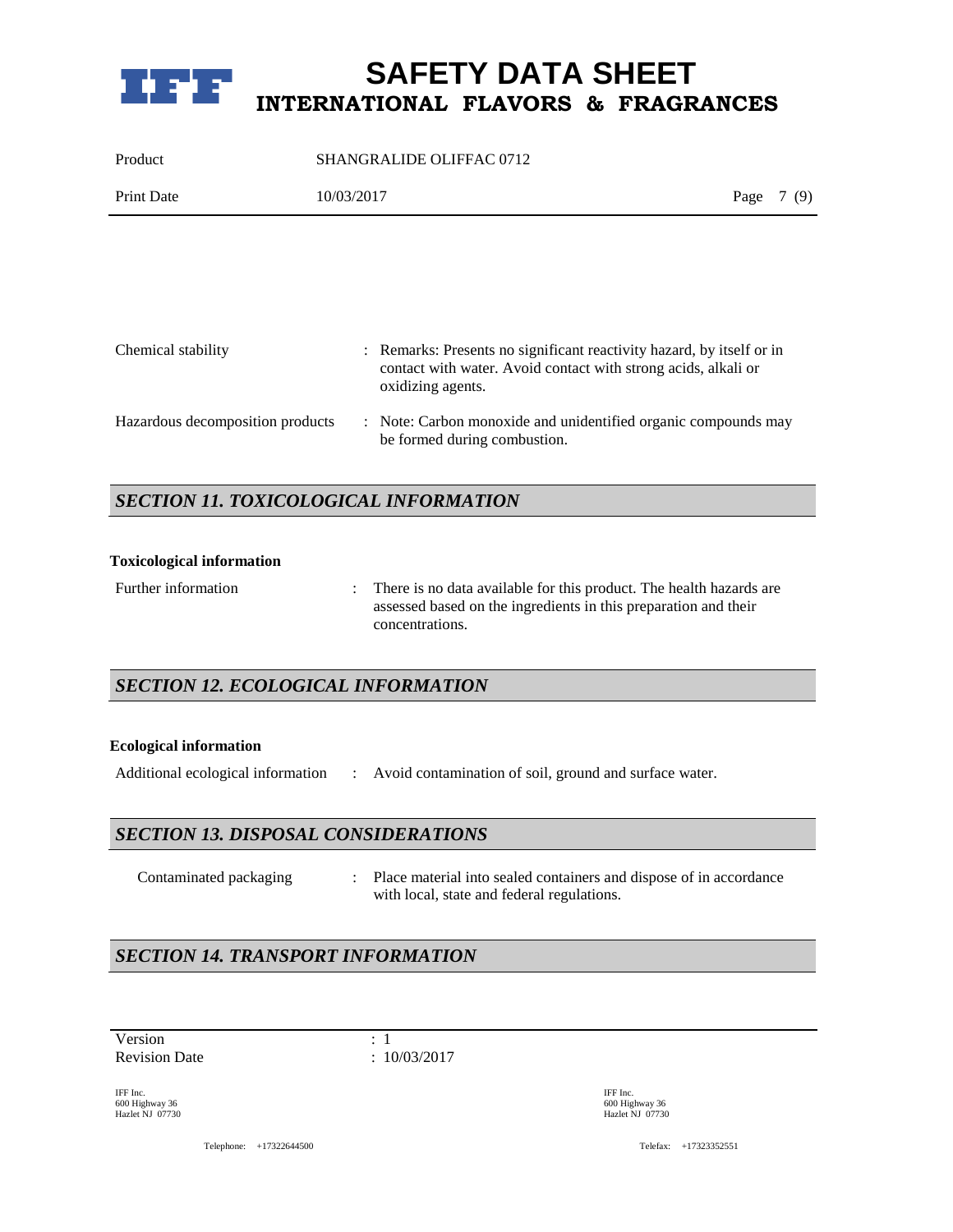

Product SHANGRALIDE OLIFFAC 0712

| Print Date | 10/03/2017 | Page $8(9)$ |  |
|------------|------------|-------------|--|
|            |            |             |  |

| DOT         | Not dangerous goods                   |                           |                                                                                               |
|-------------|---------------------------------------|---------------------------|-----------------------------------------------------------------------------------------------|
| <b>ATAI</b> | UN number<br>Description of the goods |                           | : 3082<br>: ENVIRONMENTALLY HAZARDOUS<br>SUBSTANCE, LIQUID, N.O.S.<br>(HEXAMETHYLINDANOPYRAN) |
|             | Class                                 | $\mathbb{R}^{\mathbb{Z}}$ | 9                                                                                             |
|             | Packing group                         |                           | $\pm$ 111                                                                                     |
|             | <b>ICAO-Labels</b>                    |                           | 9                                                                                             |
| <b>IMDG</b> | UN number<br>Description of the goods |                           | : 3082<br>: ENVIRONMENTALLY HAZARDOUS<br>SUBSTANCE, LIQUID, N.O.S.<br>(HEXAMETHYLINDANOPYRAN) |
|             | Class                                 |                           | 9                                                                                             |
|             | Packing group                         |                           | $\pm$ 111                                                                                     |
|             | <b>IMDG-Labels</b>                    |                           | 9                                                                                             |
|             | EmSNumber 1<br>EmSNumber 2            |                           | $:$ F-A<br>$:$ S-F                                                                            |
|             | Marine pollutant                      |                           | yes<br>(HEXAMETHYLINDANOPYRAN)                                                                |
|             |                                       |                           |                                                                                               |

## *SECTION 15. REGULATORY INFORMATION*

| SARA 311/312 Hazards       | : No SARA Hazards                                                                                                |
|----------------------------|------------------------------------------------------------------------------------------------------------------|
| <b>Reportable Quantity</b> |                                                                                                                  |
| <b>HMIS</b> Classification | $\therefore$ Health hazard: 1<br>Chronic Health Hazard: /<br>Flammability: 1<br>Physical and chemical hazards: 0 |

Version : 1 Revision Date : 10/03/2017

IFF Inc. 600 Highway 36 Hazlet NJ 07730